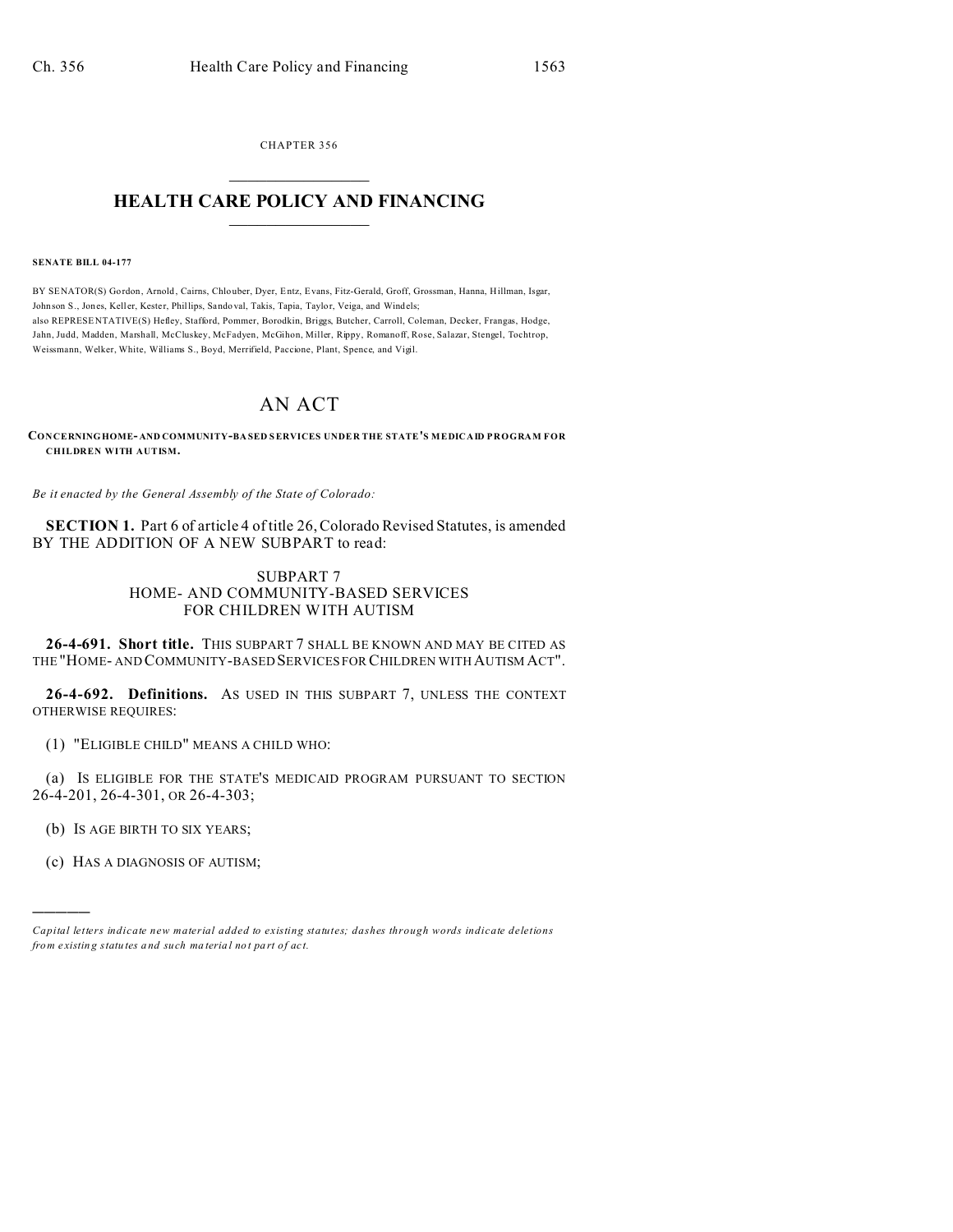(d) IS AT RISK OF INSTITUTIONALIZATION IN EITHER AN INTERMEDIATE CARE FACILITY FOR THE MENTALLY RETARDED, A HOSPITAL, OR A NURSING FACILITY; AND

(e) IS NOT RECEIVING SERVICES FROM ANY OF THE ALTERNATIVES TO LONG-TERM CARE WAIVER PROGRAMS ESTABLISHED IN THIS TITLE.

(2) "LEAD PROVIDER" MEANS THE CREDENTIALED, CERTIFIED, OR LICENSED PROFESSIONAL WHO IS THE ELIGIBLE CHILD'S PRIMARY PROVIDER AND WHO IS RESPONSIBLE FOR SUPERVISION OF THE ELIGIBLE CHILD'S CARE PLAN.

(3) "SERVICES" MEANS THE HOME- AND COMMUNITY-BASED SERVICES PROVIDED PURSUANT TO THIS SUBPART 7.

**26-4-693. Federal authorization - budget neutrality - available appropriations.** (1) THE STATE DEPARTMENT SHALL SEEK THE FEDERAL AUTHORIZATION NECESSARY TO IMPLEMENT THE PROVISIONS OF THIS SUBPART 7.

(2) HOME- AND COMMUNITY-BASED SERVICES FOR CHILDREN WITH AUTISM SHALL MEET AGGREGATE FEDERAL WAIVER BUDGET NEUTRALITY REQUIREMENTS.

(3) (a) THE PROVISION OF SERVICES PURSUANT TO THIS SUBPART 7 IS SUBJECT TO AVAILABLE APPROPRIATIONS FROM THE COLORADO AUTISM TREATMENT FUND ESTABLISHED IN SECTION 26-4-695.

(b) THE PROVISION OF HOME- AND COMMUNITY-BASED SERVICES PURSUANT TO THIS SUBPART 7 SHALL BE SUBJECT TO THE AVAILABILITY OF FEDERAL MATCHING MEDICAID FUNDS, PURSUANT TO TITLE XIX OF THE FEDERAL "SOCIAL SECURITY ACT", AS AMENDED, FOR PAYMENT OF THE COSTS FOR ADMINISTRATION AND THE COSTS FOR THE PROVISION OF SUCH SERVICES.

(4) THE STATE DEPARTMENT SHALL:

(a) SEEK AND UTILIZE ANY AVAILABLE FEDERAL, STATE, OR PRIVATE FUNDS WHICH ARE AVAILABLE FOR CARRYING OUT THE PURPOSES OF THIS SUBPART 7, INCLUDING BUT NOT LIMITED TO MEDICAID FUNDS PURSUANT TO TITLE XIX OF THE FEDERAL "SOCIAL SECURITY ACT", AS AMENDED.

(b) PROVIDE A SYSTEM OF REIMBURSEMENT FOR SERVICES THAT ENCOURAGES THE MOST COST-EFFECTIVE PROVISION OF SERVICES.

**26-4-694. Services - duties of the state department - rules.** (1) SUBJECT TO THE PROVISIONS OF THIS SUBPART 7, HOME- AND COMMUNITY-BASED SERVICES FOR CHILDREN WITH AUTISM SHALL INCLUDE ONLY THE FOLLOWING SERVICES, AS SPECIFIED IN THE ELIGIBLE CHILD'S CARE PLAN:

(a) OCCUPATIONAL THERAPY;

(b) SPEECH THERAPY;

(c) PSYCHOLOGICAL AND PSYCHIATRIC SERVICES;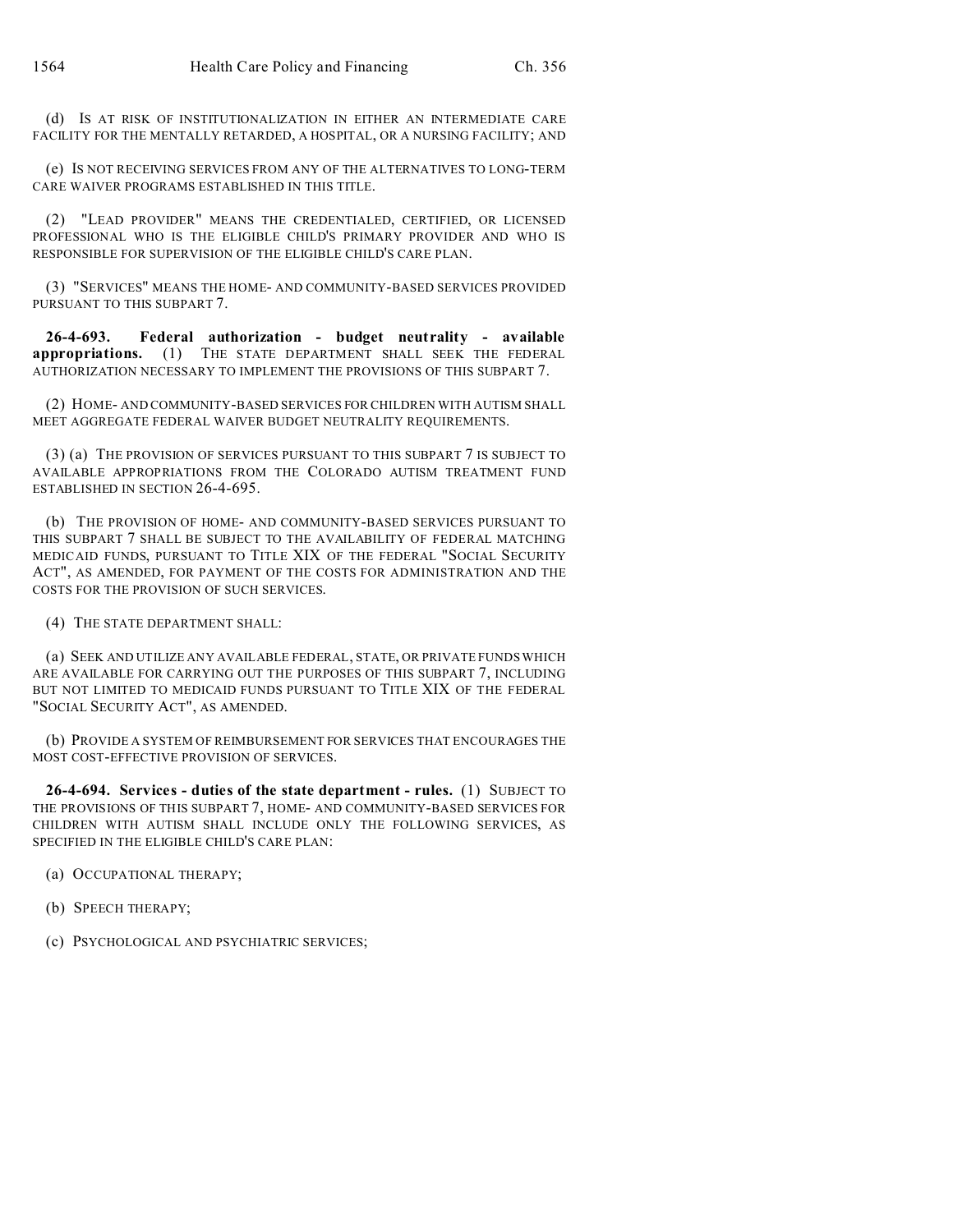(d) PHYSICAL THERAPY; AND

(e) BEHAVIORAL THERAPY.

(2) NO ELIGIBLE CHILD MAY RECEIVE SERVICES IN AN AMOUNT IN EXCESS OF TWENTY-FIVE THOUSAND DOLLARS ANNUALLY.

(3) THE STATE DEPARTMENT SHALL UTILIZE THE SERVICES OF EXISTING SERVICE PROVIDER AGENCIES TO PROVIDE SERVICES PURSUANT TO THIS SUBPART7. A SERVICE PROVIDER AGENCY SHALL RETAIN NO MORE THAN FIFTEEN PERCENT OF THE ESTABLISHED SERVICE REIMBURSEMENT RATE FOR ADMINISTRATIVE COSTS.

(4) A CARE PLANNING AGENCY MAY BE CERTIFIED TO PROVIDE THE SERVICES DESCRIBED IN SUBSECTION (1) OF THIS SECTION IF OTHERWISE QUALIFIED AS A PROVIDER UNDER THE STATE MEDICAL ASSISTANCE PROGRAM.

(5) THE STATE DEPARTMENT SHALL CONTRACT WITH A COMMUNITY CENTERED BOARD FOR PERSONS WITH DEVELOPMENTAL DISABILITIES TO SERVE AS THE SINGLE ENTRY POINT AGENCY FOR SERVICES AND AS THE CARE PLANNING AGENCY FOR ELIGIBLE CHILDREN. THE CARE PLANNING PROCESS SHALL INCLUDE THE ELIGIBLE CHILD'S FAMILY OR GUARDIAN, THE ELIGIBLE CHILD'S LEAD PROVIDER, AND THE ELIGIBLE CHILD'S CASE MANAGER. FOR THE PURPOSE OF IMPLEMENTING THIS SUBPART 7 THE CARE PLANNING PROCESS SHALL BE COORDINATED WITH ANY OTHER CARE PLAN OR CASE MANAGER THE ELIGIBLE CHILD MAY HAVE.

(6) A MEMBER OF AN ELIGIBLE CHILD'S FAMILY MAY BE EMPLOYED TO PROVIDE SERVICES TO THE CHILD. THE REIMBURSEMENT LIMITATION IN SECTION 26-4-609 SHALL NOT APPLY TO SERVICES PROVIDED PURSUANT TO THIS SUBPART 7 BY A FAMILY **MEMBER** 

(7) THE STATE DEPARTMENT SHALL DEVELOP THE SERVICE PROVISIONS, WHICH SHALL INCLUDE PROVISIONS FOR THE SUPERVISION OF DIRECT CARE PROVIDERS, AND THE CARE PLANNING PROCESS UNDER THIS SUBPART 7 IN CONSULTATION WITH PARENTS OF CHILDREN WITH AUTISM AND MEDICAL PROFESSIONALS WHO HAVE EXPERTISE IN TREATING CHILDREN WITH AUTISM.

(8) THE STATE BOARD SHALL ADOPT RULES NECESSARY TO IMPLEMENT AND ADMINISTER THE PROVISIONS OF THIS SUBPART 7, INCLUDING BUT NOT LIMITED TO REQUIRING AN ONGOING EVALUATION PROCESS FOR EACH ELIGIBLE CHILD AND THE USE OF AN EXTERNAL EVALUATION CONTRACTOR FOR THIS PURPOSE.

**26-4-695. Colorado autism treatment fund.** THE COLORADO AUTISM TREATMENT FUND IS HEREBY CREATED AND ESTABLISHED IN THE STATE TREASURY FOR THE PURPOSE OF PAYING FOR SERVICES PROVIDED TO ELIGIBLE CHILDREN PURSUANT TO THIS SUBPART 7. SUCH FUND SHALL BE COMPRISED OF TOBACCO SETTLEMENT MONEYS ALLOCATED TO SUCH FUND. MONEYS IN THE FUND SHALL BE SUBJECT TO ANNUAL APPROPRIATION BY THE GENERAL ASSEMBLY FOR THE PURPOSES OF THIS SUBPART 7. AT THE END OF ANY FISCAL YEAR, ALL UNEXPENDED AND UNENCUMBERED MONEYS IN THE FUND SHALL REMAIN THEREIN AND SHALL NOT BE CREDITED OR TRANSFERRED TO THE GENERAL FUND OR ANY OTHER FUND. ANY MONEYS IN THE FUND NOT EXPENDED FOR THE PURPOSE OF THIS SUBPART 7 MAY BE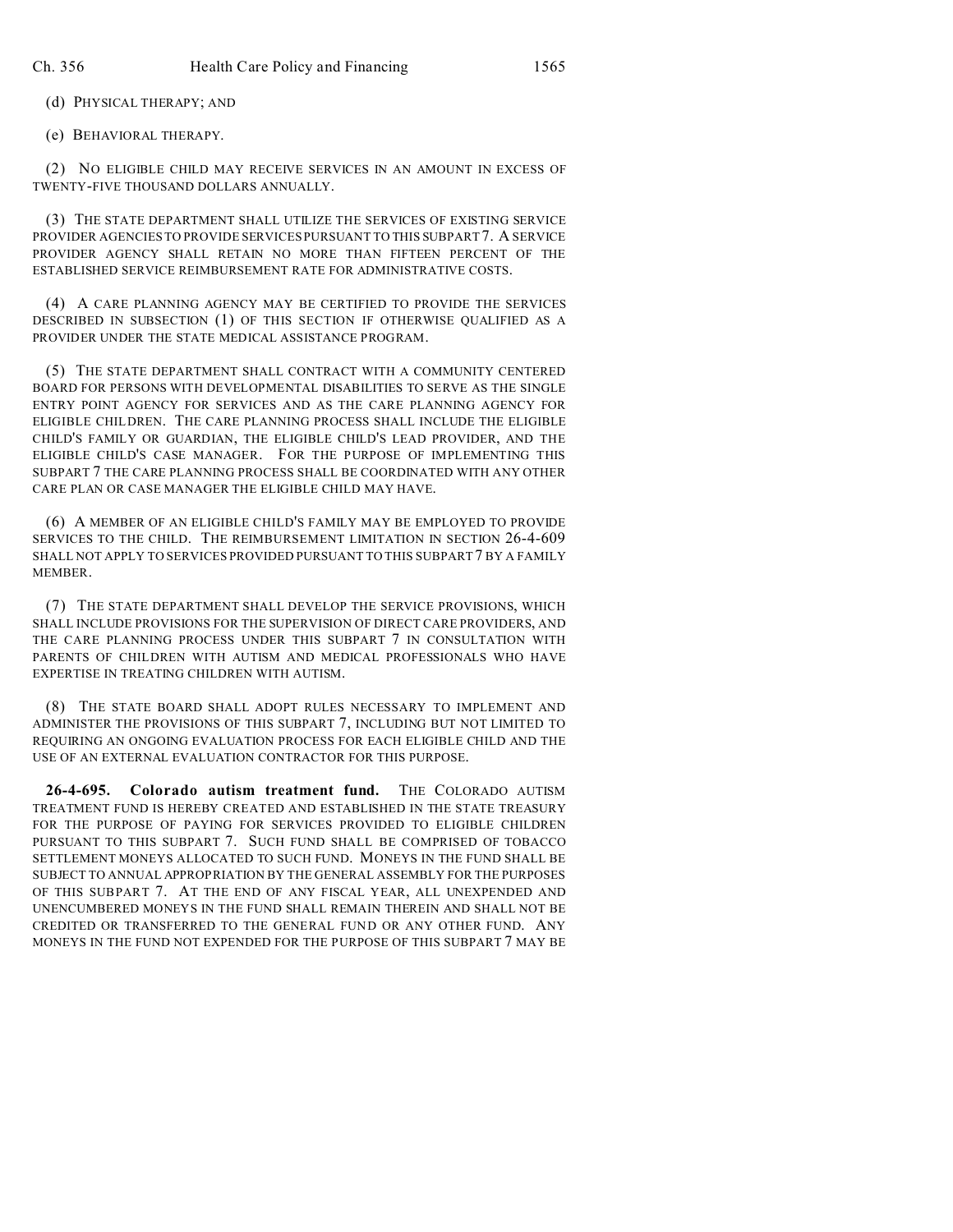INVESTED BY THE STATE TREASURER AS PROVIDED BY LAW. ALL INTEREST AND INCOME DERIVED FROM THE INVESTMENT AND DEPOSIT OF MONEYS IN THE FUND SHALL BE CREDITED TO THE FUND.

**SECTION 2.** 26-4-303 (1), Colorado Revised Statutes, is amended BY THE ADDITION OF A NEW PARAGRAPH to read:

**26-4-303. Optional programs with special state provisions.** (1) Subject to the provisions of subsection (2) of this section, this section specifies programs developed by Colorado to increase federal financial participation through selecting optional services or optional eligible groups. These programs include but are not limited to:

(n) HOME- AND COMMUNITY-BASED SERVICES FOR CHILDREN WITH AUTISM, AS SPECIFIED IN SUBPART 7 OF PART 6 OF THIS ARTICLE.

**SECTION 3.** 24-22-115 (1), Colorado Revised Statutes, as amended by House Bill 04-1421, enacted at the Second Regular Session of the Sixty-fourth General Assembly, is amended to read:

**24-22-115. Tobacco litigation settlement cash fund - creation.** (1) There is hereby created in the state treasury the tobacco litigation settlement cash fund. The cash fund shall consist of all moneys transmitted to the state treasurer in accordance with the terms of the master settlement agreement, the smokeless tobacco master settlement agreement, and the consent decree approved and entered by the court in the case denominated *State of Colorado, ex rel. Gale A. Norton, Attorney General v. R.J. Reynolds Tobacco Co.; American Tobacco Co., Inc.; Brown & Williamson Tobacco Corp.; Liggett & Myers, Inc.; Lorillard Tobacco Co., Inc.; Philip Morris, Inc.; United States Tobacco Co.; B.A.T. Industries, P.L.C.; The Council For Tobacco Research--U.S.A., Inc.; and Tobacco Institute, Inc.,* Case No. 97 CV 3432, in the district court for the city and county of Denver other than moneys credited to the tobacco litigation settlement trust fund pursuant to section 24-22-115.5. Except as provided in subsection (2) of this section, all interest derived from the deposit and investment of moneys in the cash fund shall be credited to the cash fund; except that, beginning with the fiscal year 2001-02, and each fiscal year thereafter, all interest derived from the deposit and investment of moneys in the cash fund shall be credited to the breast and cervical cancer prevention and treatment fund created pursuant to section 26-4-532, C.R.S. Except as provided in subsection (2) of this section, all moneys in the cash fund shall be subject to appropriation by the general assembly for such purposes as may be authorized by law in accordance with the terms of the settlement agreements and the consent decree. EXCEPT AS PROVIDED IN SUBSECTION (2) OF THIS SECTION, AT THE END OF THE 2004-05 FISCAL YEAR AND AT THE END OF EACH SUCCEEDING FISCAL YEAR, BUT PRIOR TO THE MAKING OF ANY TRANSFER OF MONEYS FROM THE CASH FUND TO THE GENERAL FUND AT THE END OF THE FISCAL YEAR AS REQUIRED BY THIS SUBSECTION (1), AN AMOUNT NEEDED, UP TO ONE MILLION DOLLARS, TO PAY THE STATE'S SHARE OF THE ANNUAL FUNDING REQUIRED BY THE "HOME- AND COMMUNITY-BASED SERVICES FOR CHILDREN WITH AUTISM ACT", SUBPART 7 OF PART 6 OF ARTICLE 4 OF TITLE 26, C.R.S., SHALL BE TRANSFERRED FROM THE CASH FUND TO THE COLORADO AUTISM TREATMENT FUND CREATED PURSUANT TO SECTION 26-4-695, C.R.S. Except as provided in subsection (2) of this section, at the end of any fiscal year commencing on or after July 1, 2004, all unexpended and unencumbered moneys and all moneys not appropriated for the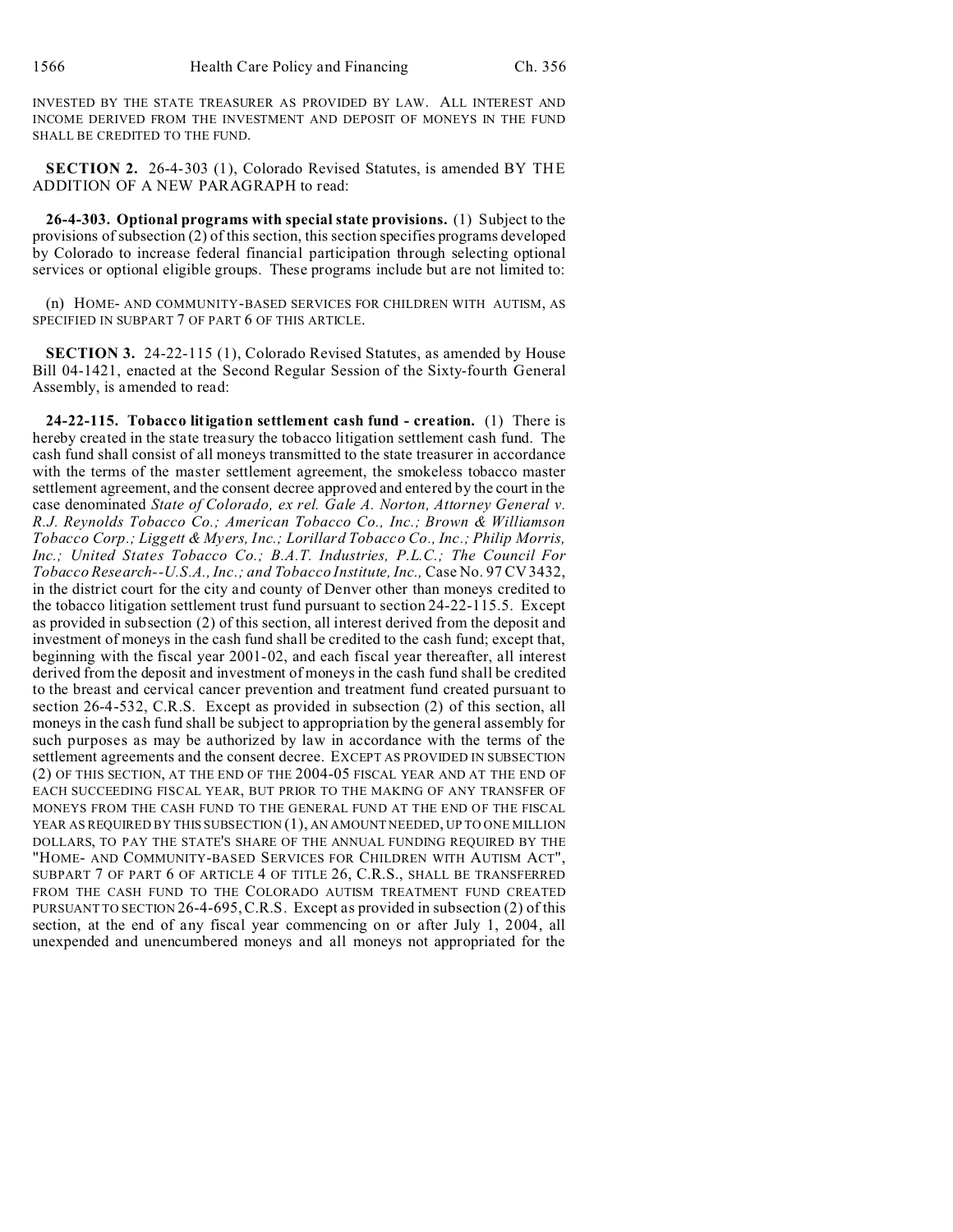following fiscal year in the cash fund shall be transferred to the general fund.

**SECTION 4.** 24-75-1104 (1) (d), Colorado Revised Statutes, is amended to read:

**24-75-1104. Use of settlement moneys - programs.** (1) For the 2000-01 fiscal year and for each fiscal year thereafter, the following programs shall receive appropriations in the specified amounts from the settlement moneys annually received by the state:

(d) The tobacco education, prevention, and cessation grant program created in part 8 of article 3.5 of title 25, C.R.S., shall receive fifteen percent of the total amount of settlement moneys annually received by the state LESS ANY AMOUNT NEEDED, UP TO ONE MILLION DOLLARS, TO PAY THE STATE'S SHARE OF THE ANNUAL FUNDING REQUIRED BY THE "HOME- AND COMMUNITY-BASED SERVICES FOR CHILDREN WITH AUTISM ACT", SUBPART 7 OF PART 6 OF ARTICLE 4 OF TITLE 26, C.R.S., WHICH SHALL BE TRANSFERRED TO THE COLORADO AUTISM TREATMENT FUND BEGINNING IN STATE FISCAL YEAR 2005-06; except that the amount received in any fiscal year FOR BOTH PROGRAMS shall not exceed fifteen million dollars;

**SECTION 5.** 25-3.5-807 (2) (a), Colorado Revised Statutes, is amended to read:

**25-3.5-807. Tobacco program fund - created.** (2) (a) Except as otherwise provided in section 24-75-1104 (1) (d),  $(1.7)$  (d),  $\sigma$ r AND  $(1.8)$  (a) (III), C.R.S., beginning in fiscal year 2000-01 and for fiscal years thereafter so long as the state receives moneys pursuant to the master settlement agreement, the general assembly shall annually appropriate to the fund fifteen percent of the amount transmitted to the state treasurer pursuant to the provisions of the master settlement agreement, other than attorney fees and costs, during the preceding fiscal year; except that the amount so appropriated to the fund in any fiscal year shall not exceed fifteen million dollars. The general assembly shall appropriate the amount specified in this subsection (2) from moneys credited to the tobacco litigation settlement cash fund created in section 24-22-115, C.R.S.

**SECTION 6. Effective date.** (1) Except as provided for in subsections (2) and (3) of this section, this act shall take effect January 1, 2005.

(2) Section 3 of this act shall only take effect if House Bill 04-1421 is enacted at the Second Regular Session of the Sixty-fourth General Assembly and becomes law.

(3) Sections 4 and 5 of this act shall only take effect if House Bill 04-1421 is not enacted at the Second Regular Session of the Sixty-fourth General Assembly and does not become law.

(4) However, if a referendum petition is filed against this act or an item, section, or part of this act during the 90-day period after final adjournment of the general assembly that is allowed for submitting a referendum petition pursuant to article V, section 1 (3) of the state constitution, then the act, item, section, or part, shall not take effect unless approved by the people at a biennial regular general election and shall